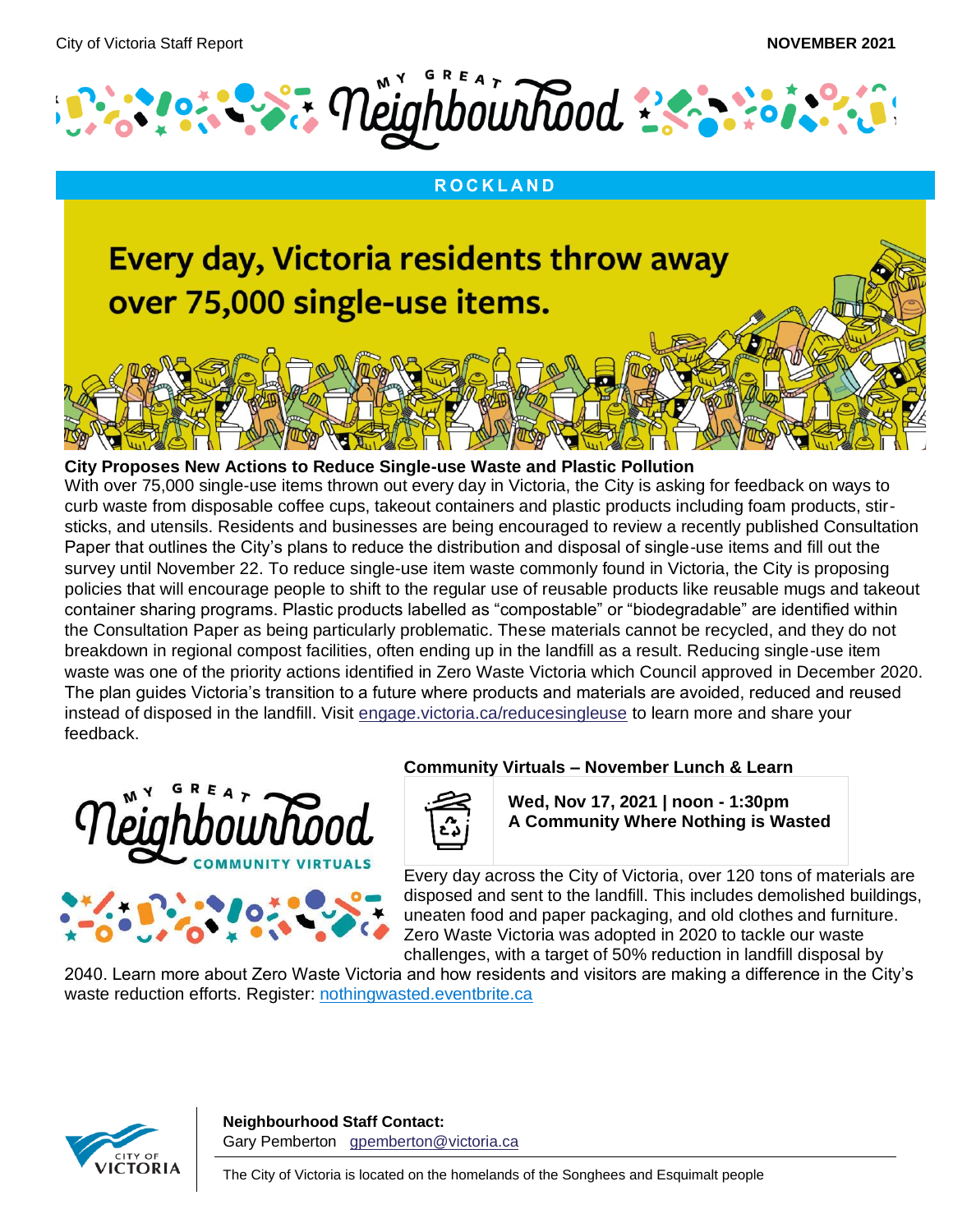



#### **Participatory Budgeting**

#### **Vote on Your Favourite Projects**

Victoria residents are invited to cast your vote on which neighbourhood projects should receive funding in this year's community-led Participatory Budgeting initiative. Eight community projects, in two categories, are vying for a portion

of \$50,000. Now it is the community's turn to weigh in. To view all eight projects and cast your ballot, visit [engage.victoria.ca/pb.](https://can01.safelinks.protection.outlook.com/?url=https%3A%2F%2Fengage.victoria.ca%2Fpb&data=04%7C01%7Ckstratford%40victoria.ca%7Cf03a245939d540f52e5608d993285fc1%7Cd7098116c6e84d2a89eedb15b6c23375%7C0%7C0%7C637702624035894823%7CUnknown%7CTWFpbGZsb3d8eyJWIjoiMC4wLjAwMDAiLCJQIjoiV2luMzIiLCJBTiI6Ik1haWwiLCJXVCI6Mn0%3D%7C1000&sdata=dUPMvYJDXfdNyngkBzyXzAJQJbWOCmZED%2FCNwFGrO18%3D&reserved=0) Online and in-person voting runs through until November 19, 2021. In-person voting will take place in the City Hall foyer as well as pop-up locations around the city. The winning projects will be announced in December and the projects will come to life in 2022. To learn more about the City of Victoria's Participatory Budgeting process and cast your vote, please visit [engage.victoria.ca/pb.](https://can01.safelinks.protection.outlook.com/?url=https%3A%2F%2Fengage.victoria.ca%2Fpb&data=04%7C01%7Ckstratford%40victoria.ca%7Cf03a245939d540f52e5608d993285fc1%7Cd7098116c6e84d2a89eedb15b6c23375%7C0%7C0%7C637702624035904781%7CUnknown%7CTWFpbGZsb3d8eyJWIjoiMC4wLjAwMDAiLCJQIjoiV2luMzIiLCJBTiI6Ik1haWwiLCJXVCI6Mn0%3D%7C1000&sdata=SPGte2DIm3hT1zL0wO3KqvM9cz6Df93Pg04Ld41hwoA%3D&reserved=0) If you have a barrier to voting, please contact the Engagement department at 250.361.0210 for assistance.

### **Call for Nominations: Youth Poet Laureate for 2022**

The City of Victoria, in partnership with the Greater Victoria Public Library, is seeking nominations for next year's Youth Poet Laureate. Applications will be accepted until November 8, 2021. Applicants for the Youth Poet Laureate position must be 14 to 24 years of age and reside in the Capital Region,

CALL FOR NOMI<sup>N</sup>ATIONS

**2022 CITY OF VICTORIA** Youth Poet Laureate

including the Gulf Islands. Candidates must demonstrate an involvement in the poetry community, have clear and innovative ideas for the vision of their role as Youth Poet Laureate, and be skillful in presenting their work to the public. The Youth Poet Laureate will be given a \$1,750 honorarium, \$2,000 of project funding, and the option to engage in a mentorship with the City of Victoria's Poet Laureate during the year. The term for the Youth Poet Laureate is from January to December 2022. For submission guidelines and more information, visit [victoria.ca/youthpoetlaureate](https://can01.safelinks.protection.outlook.com/?url=https%3A%2F%2Fwww.victoria.ca%2FEN%2Fmain%2Fresidents%2Fculture%2Fpoet-laureate%2F2019-youth-poet-laureate.html&data=04%7C01%7Ckstratford%40victoria.ca%7Cd511360160b34d43c79008d98e716dd1%7Cd7098116c6e84d2a89eedb15b6c23375%7C0%7C0%7C637697440266583438%7CUnknown%7CTWFpbGZsb3d8eyJWIjoiMC4wLjAwMDAiLCJQIjoiV2luMzIiLCJBTiI6Ik1haWwiLCJXVCI6Mn0%3D%7C1000&sdata=CxGLW7H3MhM6cuP2LZCHP5PO%2B6dH0720uirDUB3bHCk%3D&reserved=0)[.](https://can01.safelinks.protection.outlook.com/?url=https%3A%2F%2Fwww.victoria.ca%2FEN%2Fmain%2Fresidents%2Fculture%2Fpoet-laureate-and-youth-poet-laureate.html&data=04%7C01%7Ckstratford%40victoria.ca%7Cd511360160b34d43c79008d98e716dd1%7Cd7098116c6e84d2a89eedb15b6c23375%7C0%7C0%7C637697440266653144%7CUnknown%7CTWFpbGZsb3d8eyJWIjoiMC4wLjAwMDAiLCJQIjoiV2luMzIiLCJBTiI6Ik1haWwiLCJXVCI6Mn0%3D%7C1000&sdata=GGvFraSnwJOw1JIyM%2BVScbo0%2B9VldmvD1xRzXvwpitA%3D&reserved=0)



#### **Missing Middle Housing - Have Your Say**

In response to an earlier round of community engagement and technical analysis, the City of Victoria is now looking for broad community feedback on how to make it easier to build alternatives to single-detached homes. The Missing Middle

Housing initiative is about creating housing choices in between single detached homes and mid to highrise condos, such as houseplexes (duplexes, triplexes, fourplexes, fiveplexes and sixplexes) and corner townhouses. It also could include opportunities to conserve homes with heritage merit by allowing new homes to be built in some of these backyards. The City is now looking for input to help navigate these important choices and trade-offs. Visi[t engage.victoria.ca](https://engage.victoria.ca/)to learn more and share your feedback through our online Open House and survey or RSVP to participate in an Ask a Planner session. 

### **100th Anniversary of Shelbourne Memorial Trees Honoured**

The Shelbourne Tree Memorials in Victoria and the District of Saanich are now bookending the 100 year old Planetrees that serve as a living memorial for fallen soldiers and nurses from BC in the First World and Boer Wars. Made of granite repurposed from old curbs, Victoria's memorial was constructed by City of Victoria staff and designed in collaboration with Saanich. Watch the [documentary](https://youtu.be/4uqV7cTNDz4) *Trees of* 



*Remembrance: Shelbourne Memorial Avenue* to learn more about the significance of the memorial.

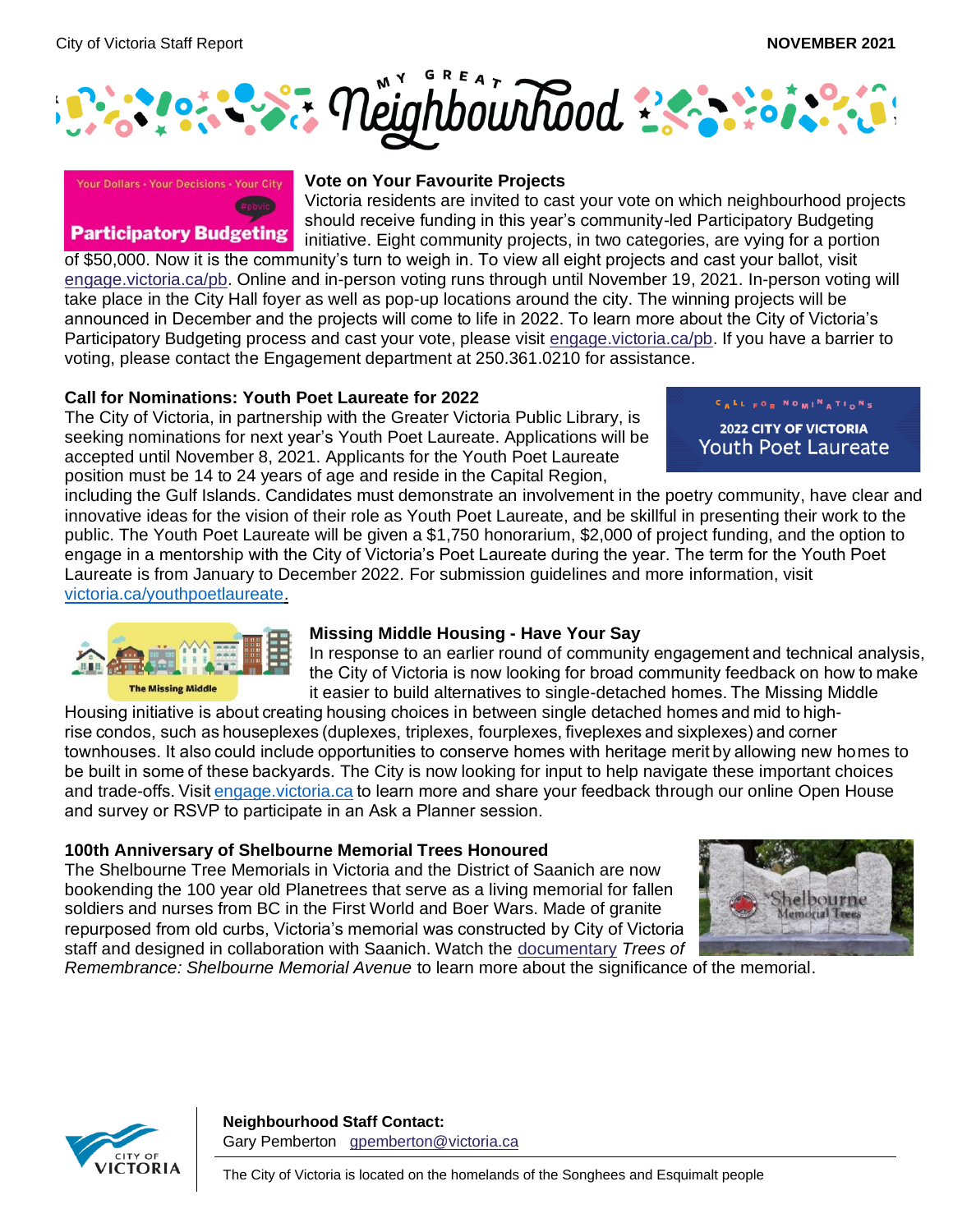



### **Now Recruiting: City Committee and Advisory Panels**

Want to help shape Victoria's future? The City is accepting applications from individuals to serve on 3 committees and provide advice to City Council on a variety of arts and culture, design, planning and development projects, programs and initiatives. Learn more & apply by November 7 [victoria.ca/committees](http://victoria.ca/committees?fbclid=IwAR33Y8ZZcoDwQrJ8UfuMcN-Vo5TLc6b47Mk9VhElheKZY2WS2SP95KxtHzs)

#### **Leaf Collection Begins October 18**

Residential leaf collection begins on October 18, 2021. Each fall, the City collects approximately 7,000 tonnes of leaves from over 40,000 trees. Residential leaf collection helps keep leaves out of storm sewers which can cause flooding, maintain clean streets and boulevards, and produce quality mulch for City parks and community programs. Residents have three options for leaf collection. Leaves and



garden waste can be dropped off year-round at the Public Works Yard, 417 Garbally Road on Saturdays from 7 a.m. to 2 p.m. Leaves can also be dropped off at the Parks Yard in Beacon Hill Park, 100 Cook Street, on Sundays from 12-3 p.m. from November 7 to December 12.

If you want to have your leaves picked up, pile your leaves on the boulevard in advance of the collection start date for your neighbourhood. Bags are not required for leaf collection. City trucks will make one pass down each street following each collection start date. Collection dates are weather dependent and crews prioritize areas that are prone to flooding. Crews will start leaf collection in your zone on the collection start date and for the following three to four weeks. Go to [victoria.ca/leafcollection](https://www.victoria.ca/EN/main/residents/parks/leaf-collection.html) to check the start dates for your neighbourhood. Residents can also call or email for pick-up service from October 18 to December 17, 2021 for service within five business days. Leaves must be bagged in clear, certified-compostable bags. Bags must contain leaves only, no other garden waste accepted. **Limit one pick-up per household.** Learn more at [victoria.ca/leafcollection.](https://www.victoria.ca/EN/main/residents/parks/leaf-collection.html)

### **Call to Artists: Art in Downtown Kiosks**



The City of Victoria is inviting artists to submit their artwork for display in downtown kiosks for 2022. Selected artwork will be displayed from February 2022 through to January 2023.

This year, artists are invited to submit up to five artworks to be displayed in kiosks on Douglas Street. Artists working in various types of visual media can apply – from

photography, painting, drawing, printmaking, collage, digital artwork, textile and beadworks. The artwork must be original to the artist. Applicants must live in the Capital Region, including the Gulf Islands. The deadline for submissions is Tuesday, November 30, 2021 at 4 p.m. Pacific Standard Time.

Interested applicants will have an opportunity to meet with City staff to review the application requirements and ask questions at an online information session on Wednesday, November 17, 2021 at 6 p.m. For full submission guidelines, application form and information session sign up, visit [victoria.ca/kiosks.](https://can01.safelinks.protection.outlook.com/?url=https%3A%2F%2Fwww.victoria.ca%2FEN%2Fmain%2Fresidents%2Fculture%2Fpublic-art%2Fart-in-kiosks.html&data=04%7C01%7CBMichel%40victoria.ca%7Ccc0ecfaa13ba4eb5e1b308d99ee3c482%7Cd7098116c6e84d2a89eedb15b6c23375%7C0%7C0%7C637715523527030368%7CUnknown%7CTWFpbGZsb3d8eyJWIjoiMC4wLjAwMDAiLCJQIjoiV2luMzIiLCJBTiI6Ik1haWwiLCJXVCI6Mn0%3D%7C1000&sdata=qjp928wYdqgD962H7ep%2FXDzE%2FAxoUnZhWvEnDc3m5wU%3D&reserved=0)